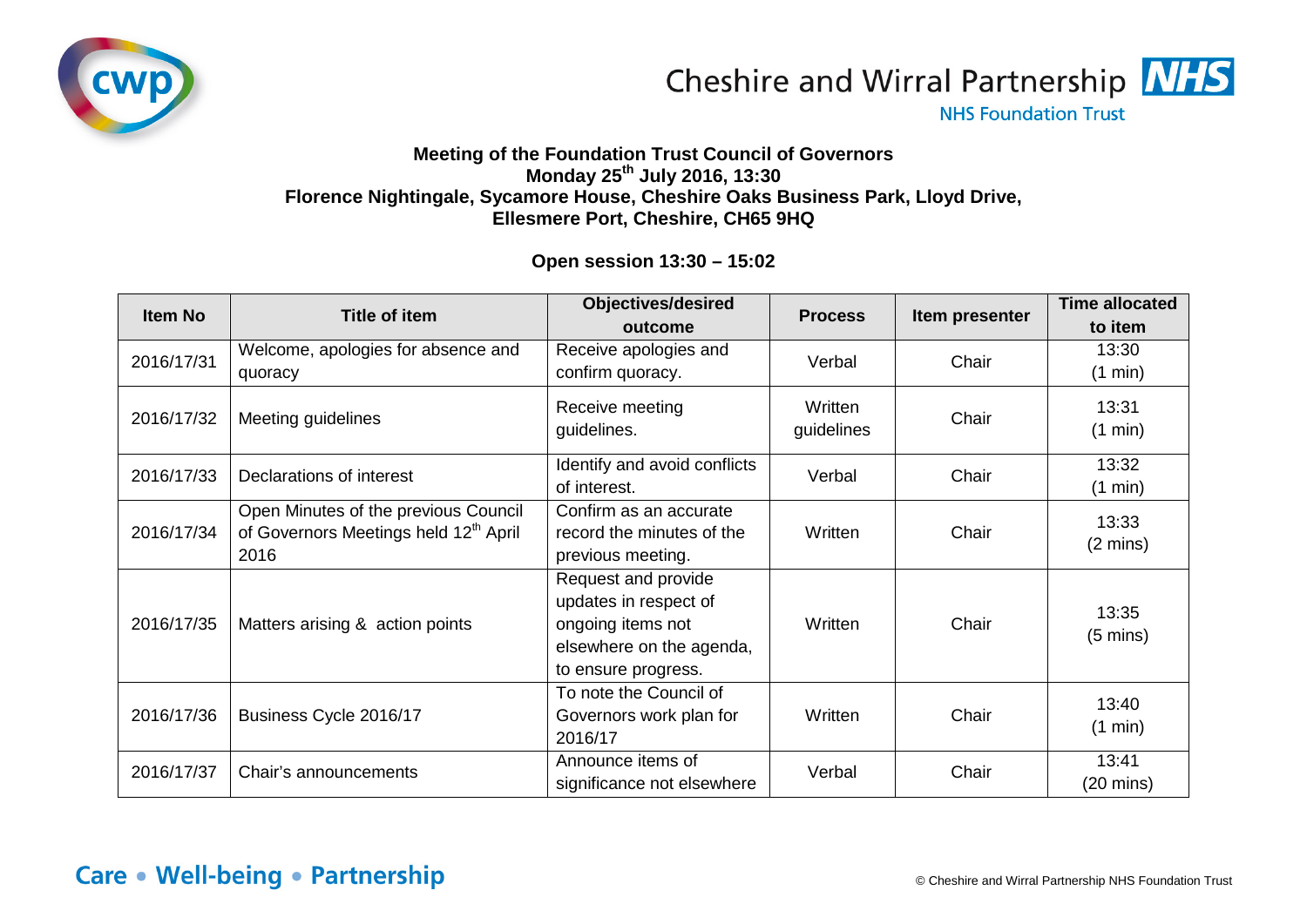| <b>Item No</b> | <b>Title of item</b>                                                                                                                                  | <b>Objectives/desired</b><br>outcome                                                 | <b>Process</b>           | Item presenter                                                     | <b>Time allocated</b><br>to item |
|----------------|-------------------------------------------------------------------------------------------------------------------------------------------------------|--------------------------------------------------------------------------------------|--------------------------|--------------------------------------------------------------------|----------------------------------|
|                |                                                                                                                                                       | on the agenda.                                                                       |                          |                                                                    |                                  |
| 2016/17/38     | Lead Governor's announcements                                                                                                                         | Lead Governor to update<br>Governors on key issues.                                  | Verbal                   | <b>Lead Governor</b>                                               | 14:01<br>$(5 \text{ mins})$      |
| 2016/17/39     | <b>Chief Executive's announcements</b>                                                                                                                | Announce items of<br>significance not elsewhere<br>on the agenda.                    | Verbal                   | <b>Chief Executive</b>                                             | 14:06<br>$(5 \text{ mins})$      |
| 2016/17/40     | Governor updates - to include update<br>on NHS provider courses                                                                                       | Governors to update on<br>any key issues, events or<br>training.                     | Verbal                   | All governors                                                      | 14:11<br>$(5 \text{ mins})$      |
| 2016/17/41     | Appointment of the Deputy Chair                                                                                                                       | To discuss and approve<br>the appointment of the<br>Deputy Chair                     | Written                  | Chair                                                              | 14:16<br>$(10 \text{ mins})$     |
| 2016/17/42     | Non Executive Director proposal for re-<br>appointment                                                                                                | Approval of appointment of<br>Non Executive Director                                 | Written                  | Chair                                                              | 14:26<br>$(5 \text{ mins})$      |
| 2016/17/43     | Update on the Trust Governor By-<br>election and Annual Election                                                                                      | To provide an update on<br>the progress of the Trust's<br>Governor election          | Written/Verbal           | <b>Corporate Affairs</b><br>Manager                                | 14:31<br>$(5 \text{ mins})$      |
| 2016/17/44     | <b>Person Centred Framework</b>                                                                                                                       | To provide an update on<br>the Person Centred<br>Framework                           | Written                  | Associate<br>Director of<br><b>Patient and Carer</b><br>Experience | 14:36<br>$(10 \text{ mins})$     |
| 2016/17/45     | Young Advisors Update                                                                                                                                 | For noting an update on<br>the Young Advisors                                        | Written                  | $N/A$ – for noting                                                 | 14:46<br>$(2 \text{ mins})$      |
| 2016/17/46     | <b>Council of Governors Sub-</b><br>committee/Group minutes/notes<br>a. Membership and Development<br>Sub Committee held 2 <sup>nd</sup> June<br>2016 | To review and approve the<br>final minutes of the<br>previous sub group<br>meetings. | Written<br>Minutes/Notes | Governor Sub-<br>Committee<br>Chairs                               | 14:48<br>$(2 \text{ mins})$      |